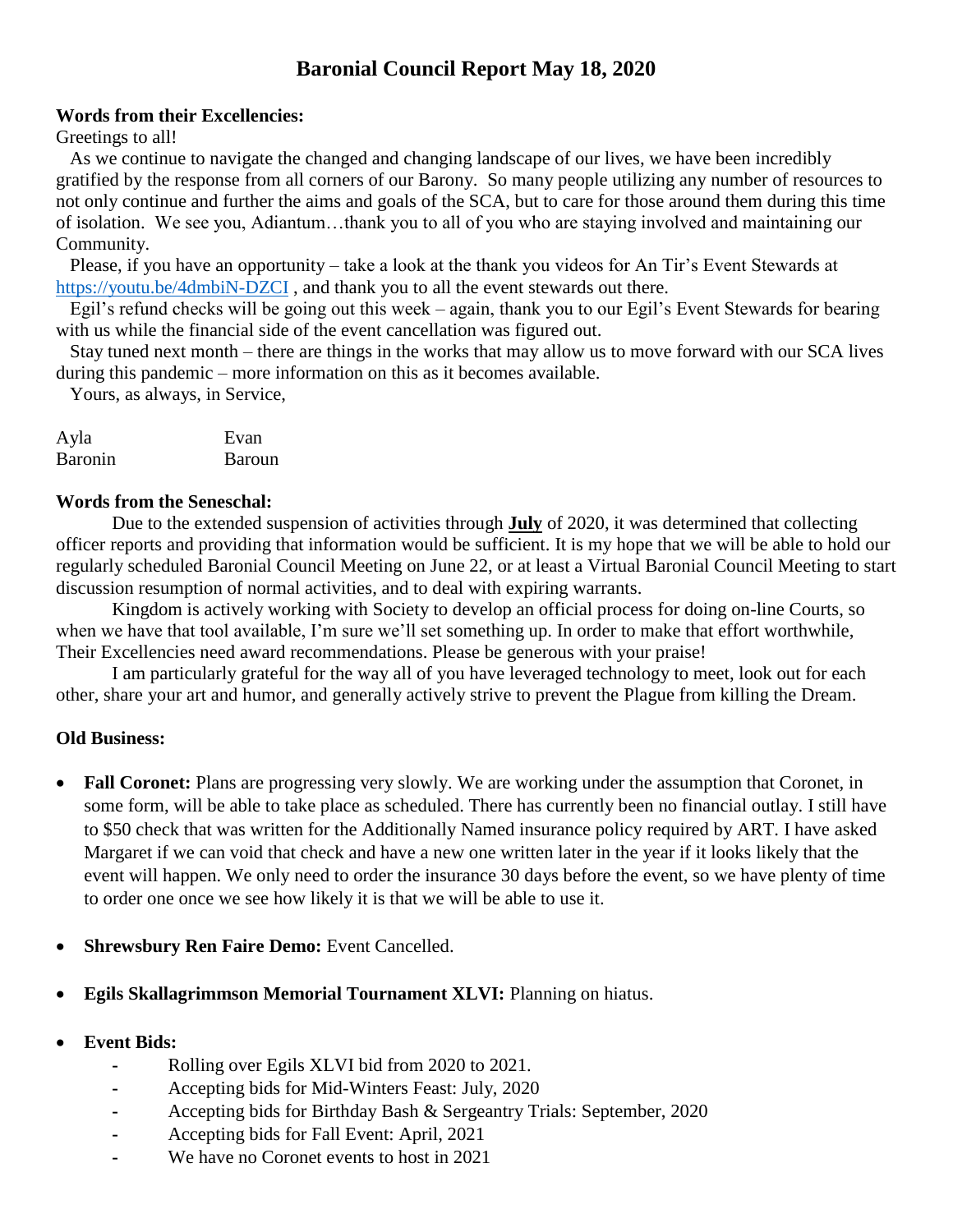#### **New Business:**

**Officer Applications:** 

We have several vacancies and others that are coming due for extension or replacement.

If you are interested in Youth Combat or Family Activities, there is a background check requirement. Please announce your intent for either of these early so we can get that process started.

(Open/Vacant Offices: *Archery Marshal*, *Rapier Marshal, Cut & Thrust Marshal, Youth Combat Marshal, and Family Activities Coordinator*).

## **Officer Reports:**

**Arts & Sciences – Alan Bowyer** (Warrant Expires 06/25/2020)**:**

There have been no arts and science activities this month. Our bardic champion has been having an online bardic circle. I hope to follow up, and have A&S nights, if only through Zoom.

- **Chamberlain Thorholfr Egilsson** (Warrant Expires 08/22/2020 (2<sup>nd</sup> extension)): Nothing to report.
- **Chatelaine – Johanna Trewpeny** (Warrant Expires 06/24/2021): Nothing to report.
- **Chronicler Aine Oshehy** (Warrant Expires 11/25/2021):

Chronicler here.... nothing much to report. Last month no virtual meeting, everyone turned in reports and they were put all together by Murchadh for our "meeting minutes". Looking forward to when we can do things again.

- **Exchequer – Margaret Alexander** (Warrant Expires 01/28/2021)**:**  Ending balance in account, as of May 17, 2020: \$18, 879.27 Since my last report, Kingdom has deposited their Twelfth Night check, and I deposited the refunded OPRD site fees.
- **Herald – Lucius von Bamburg** (Warrant Expires 01/19/2021)**:** Please receive my report for year 17 of our exile, I have nothing to report and no needs for my office.
- **Lists – Elizabeth Turner de Carlisle** (Warrant Expires 09/24/2020)**:** Nothing to report.
- **Marshal – Godwyn Reynard** (Warrant Expires 03/25/2021)**:**  Nothing has happened nor will anything be happening for the foreseeable future.
- **Archery Marshal – Thorholfr Egilsson** (VACANT, Deputy reporting)**:**

I've done a little bit of recruiting, however, I have not found someone interested or able to fill the office. I will keep trying. Otherwise, still no practices until the ban is lifted but looking forward to putting some arrows downrange!